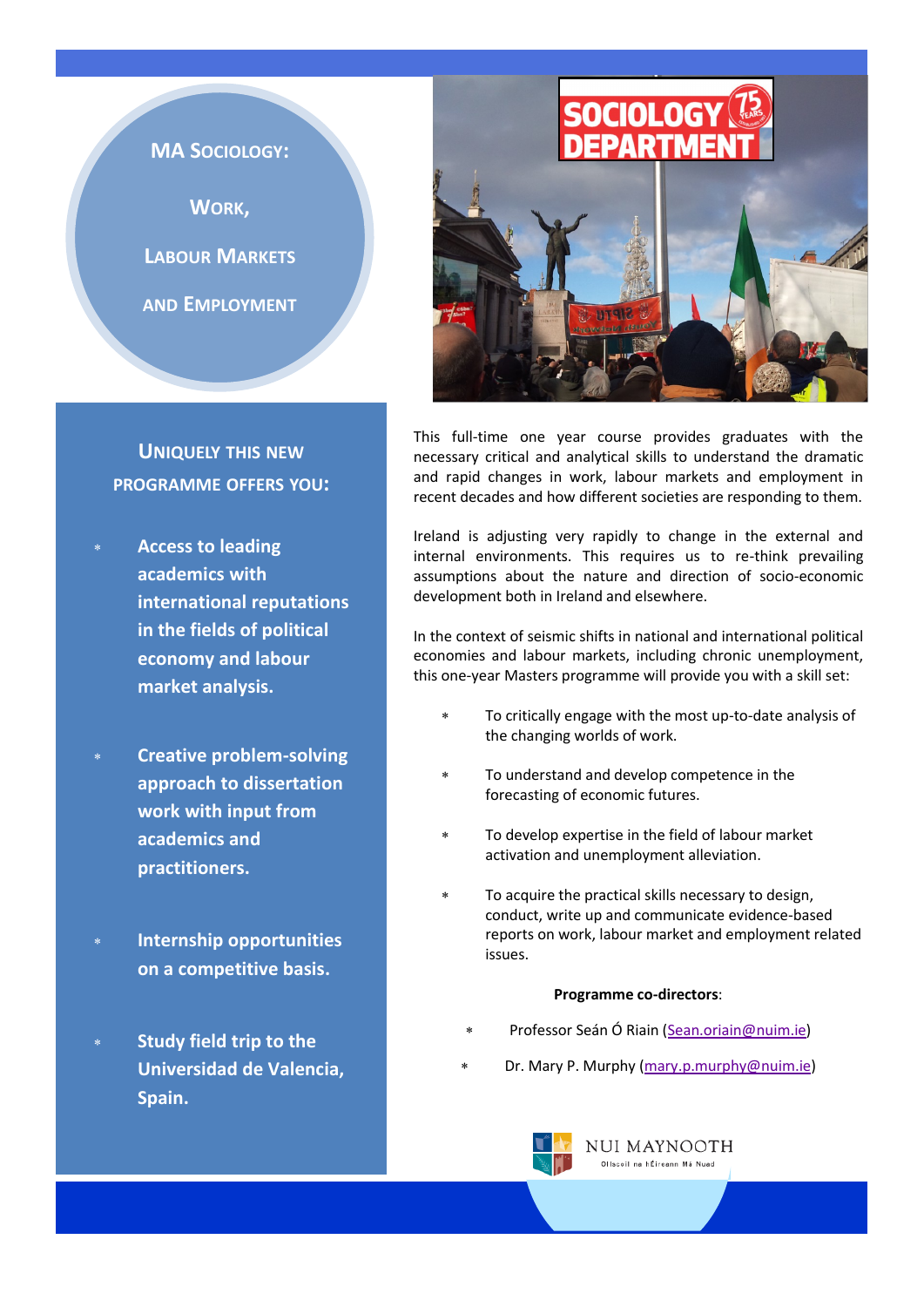

## **MA SOCIOLOGY:**

**WORK,** 

**LABOUR MARKETS**

**AND EMPLOYMENT**

# **Target Group and Career Opportunities:**

This programme will be of interest to a wide range of constituencies including those working in or interested in a career in social or public policy making; labour market analysts; trade union and business and trade association officials; social entrepreneurs; people working in local and national government with responsibility for work and labour market initiatives; those working in training, up-skilling and work transition initiatives and those involved in Intreo, Solas, Education and Training Boards and in Local Employment Services. It is also relevant to graduates in the social sciences and cognate disciplines considering undertaking doctoral research in the fields of sociology of work, social policy, education and innovation.

A Certificate in the Sociology of Work, Labour Markets and Employment will be available to students who complete 20 CREDITS of this 90 CREDIT programme.

**'Sociology opened me up to all sorts of ideas, thinkers, concepts, a whole world of reading that was amazing'**

John Bissett, Sociology Graduate, NUI Maynooth, community activist and author of *Regeneration: public good or private profit?*

**'The critical analysis into how Ireland operates as it does, or our attitudes towards people, different cultures ... really is a wonderful foundation for anybody who is going out into the workplace'**

Mags Murphy, Sociology Graduate, NUI Maynooth, political organiser and former radio researcher and producer.

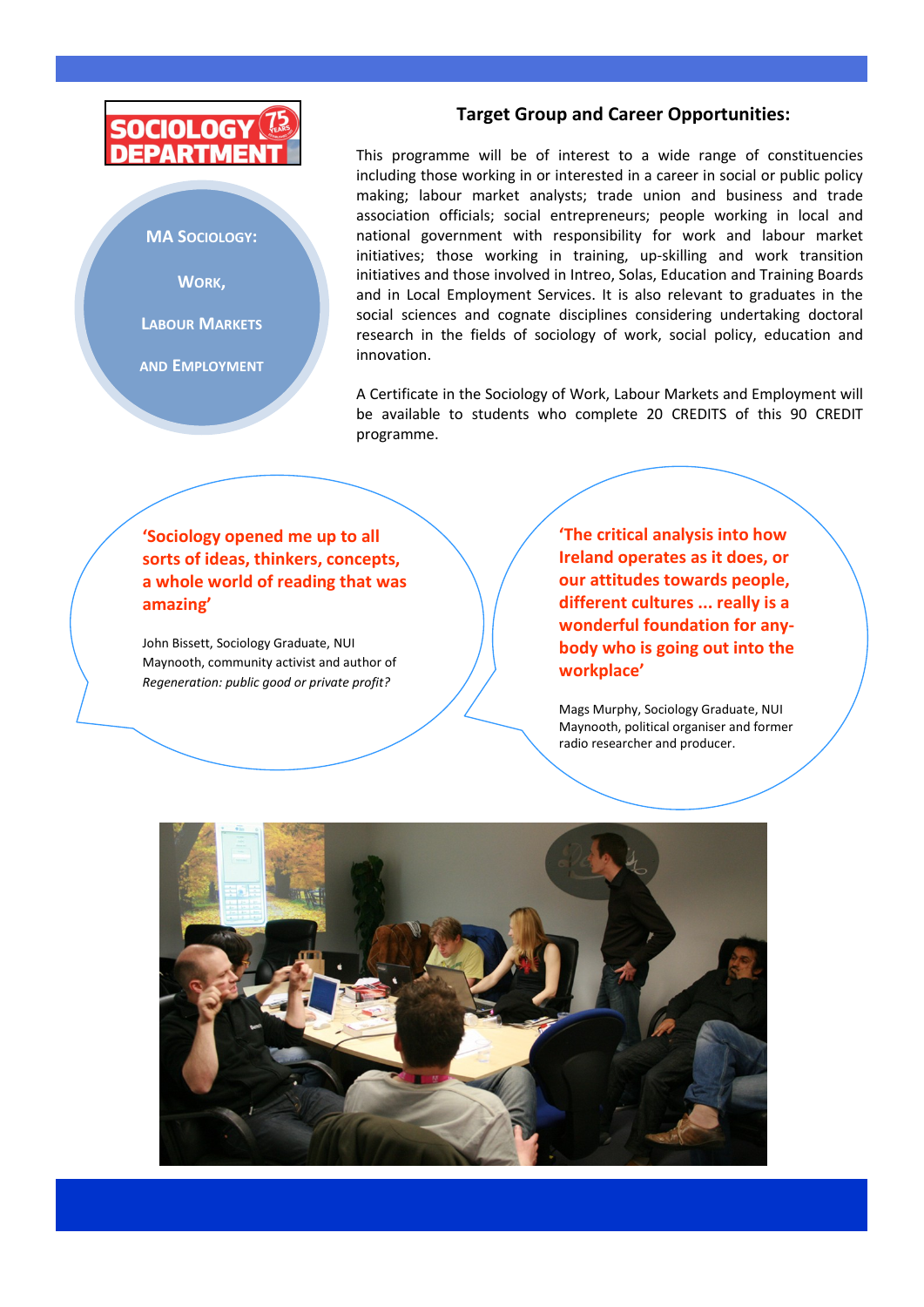**Core Theoretical Module** 

**Substantive Modules** 

## **The taught programme is built around three components:**

**Research Methods Modules** 

| <b>CODE</b>    | <b>Focus</b>                             | <b>Title</b>                                            | <b>Credit</b> | <b>Semester</b> |
|----------------|------------------------------------------|---------------------------------------------------------|---------------|-----------------|
| SO610          | <b>Social Science</b><br>Reasoning       | Analytical reasoning in the social<br><b>Sciences</b>   | 10            | $\mathbf{1}$    |
| <b>NIR621A</b> | <b>Methodological skills</b>             | <b>Quantitative analysis</b>                            | 10            | $\mathbf{1}$    |
| <b>SO620A</b>  | <b>Methodological skills</b>             | <b>Qualitative Methods</b>                              | 10            | $\overline{2}$  |
| SO602A         | <b>Thematic knowledge</b><br>acquisition | <b>Political Economy</b>                                | 10            | $\overline{2}$  |
| SO608          | <b>Thematic knowledge</b><br>acquisition | Work: Future and trends                                 | 10            | $\mathbf{1}$    |
| SO609/A        | <b>Thematic knowledge</b><br>acquisition | Labour Market Policy (including an optional fieldtrip). | 10            | $\overline{2}$  |
| SO690          | <b>Thematic knowledge</b><br>acquisition | <b>Thesis</b>                                           | 30            | <b>Summer</b>   |

#### **SO610: Analytical Reasoning in the Social Sciences**

This module is intended to equip students with a strong foundation in the thinking and reasoning processes applicable in the social sciences.

#### **NIR621A: Quantitative Analysis**

To enable the student to understand and appreciate the critical role that statistical science can play in social research and to stimulate an inherent interest in statistical thinking, develop a base for further exploration of other statistical methods and introduce students to the concept of comparative trend analysis and spatial dependency.

#### **SO620A: Qualitative Methods**

This module offers students a theoretical and practical guide to qualitative research methods. The course explores human behaviour through methods such as participant observation, interviewing and focus groups and also how social action is represented through visual methods.

#### **SO602A: Political Economy**

This module examines how the organization and development of economic life is socially and politically produced, contested and shaped. The focus will be on political economy theory, financialisation, varieties of capitalism and welfare state typologies. There will be a strong emphasis on the global context of these processes including salient issues such as global trade, foreign investment, migration, regional economic integration policies (EMU, etc.).

#### **SO608: Work: Future and Trends**

This module will focus on occupational sector trends, organization and human resource management, occupational segregation, shifts in working time, duality and precarity, the process of collective bargaining, labour legislation.

#### **SO609: Labour Market Policy**

This module focuses on the institutions and policies associated with the labour market including the extent and impact of underemployment and unemployment in the EU, education, training and labour market activation strategies.

This includes the opportunity to study Labour Market Policy in Comparative Perspective through a study visit to Universidad de Valencia.

### **SO690: Thesis**

The dissertation will be guided by action research methods developed in collaboration with the Nevin Economic Research Institute in Dublin. ([http://](http://www.nerinstitute.net/) [www.nerinstitute.net/](http://www.nerinstitute.net/) ). The dissertation is designed to blend social science research with collaborative civic engagement with a local, national or international agency involved in policy or practice interventions in labour market or employment related issues. Submission deadline: Aug 1, 2015.